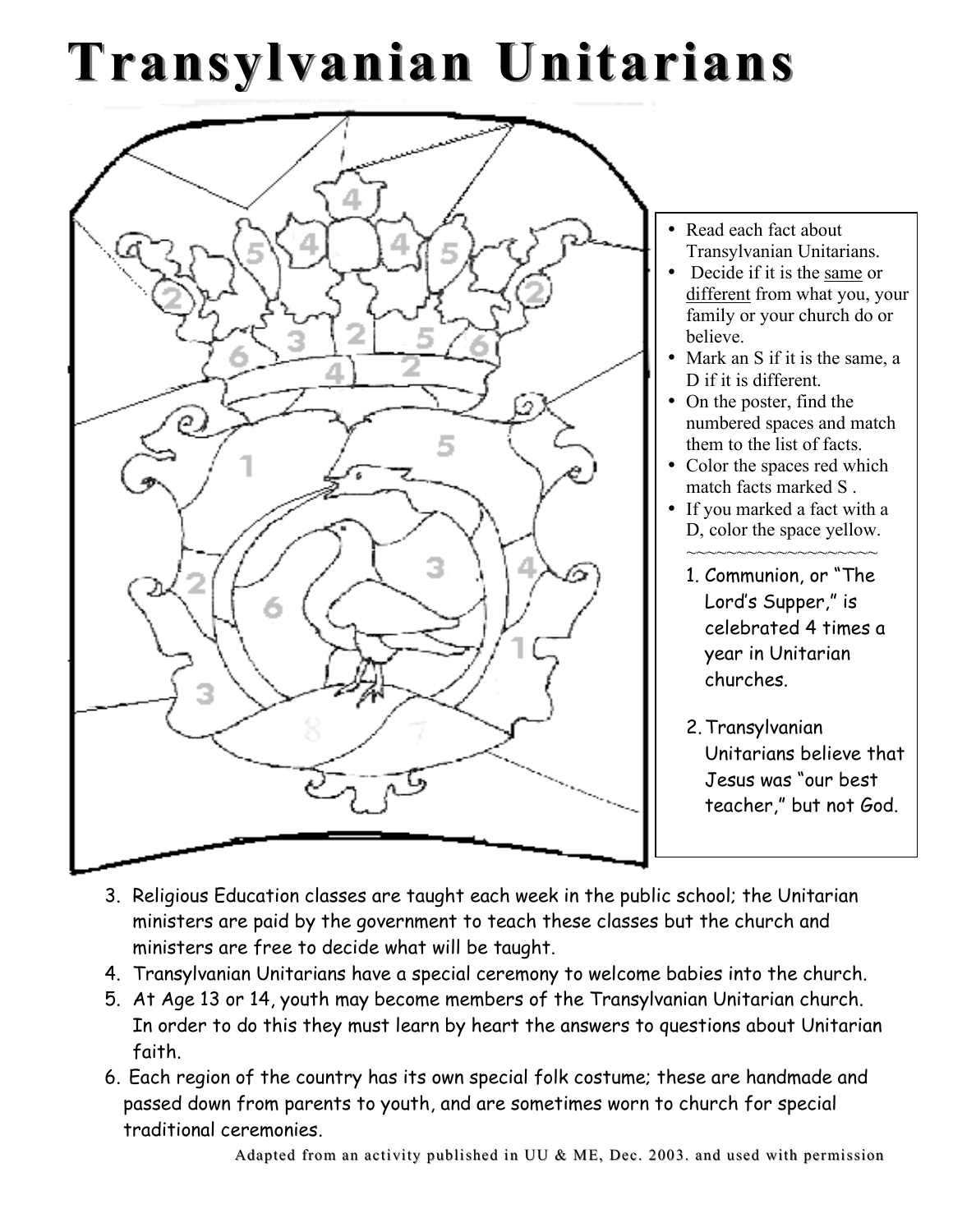## Some things to know about Unitarians in Hungary and the Transylvanian region of Romania.

## Beliefs and Practices

- 1. "God is one" is written over many church doors in Transylvania. In Hungarian that is written "Egy az Isten" and pronounced *"Edge oz eesh-ten."*
- 2. Most Christians are "trinitarians" –they believe in a 3-part God. The name "Unitarian" was first used in Transylvania in 1600. Do you know why this name was used? (Here's a clue-- "Uni" means one!)
- 3. During King John's reign, religious debates were important exciting events. Preachers were like famous celebrities and people took sides to support their favorite preacher, almost like a sports event today. Do you have a favorite famous celebrity? Who?
- 4. One of the most famous sayings of Francis David was: "We need not think alike to love alike." What do you think he meant by this?
- 5. Transylvanian Unitarians believe that Jesus was "our best teacher" but not God. What was one of Jesus' teachings?
- 6. Communion, or the Lord's Supper, is a Christian ritual practiced by Unitarians in Transylvania. Have you ever seen communion? What is it?
- 7. Religious education is taught in public schools once a week by the ministers of each religion. If there are only a few children of a certain religion in a village, a minister will come once or twice a month to worship and give lessons. Does your minister teach in your school?
- 8. During the Communist years (1949-1989) children were not supposed to go to church. (The government believed that all religions were bad.)The Young Communists had uniforms and marching songs. So some churches, including Unitarians, had their own marching songs. Does your congregation have any special children's songs? Do you have special t-shirts for kids?
- 9. At age 13 or 14 youth can become full members of their churches. To do this they have to say by heart the answers to a set of questions about their Unitarian faith (the Unitarian catechism). This is similar to many Protestant churches in the United States today. Can you think of a good question about Unitarian Universalism that would be good for every UU child to know how to answer?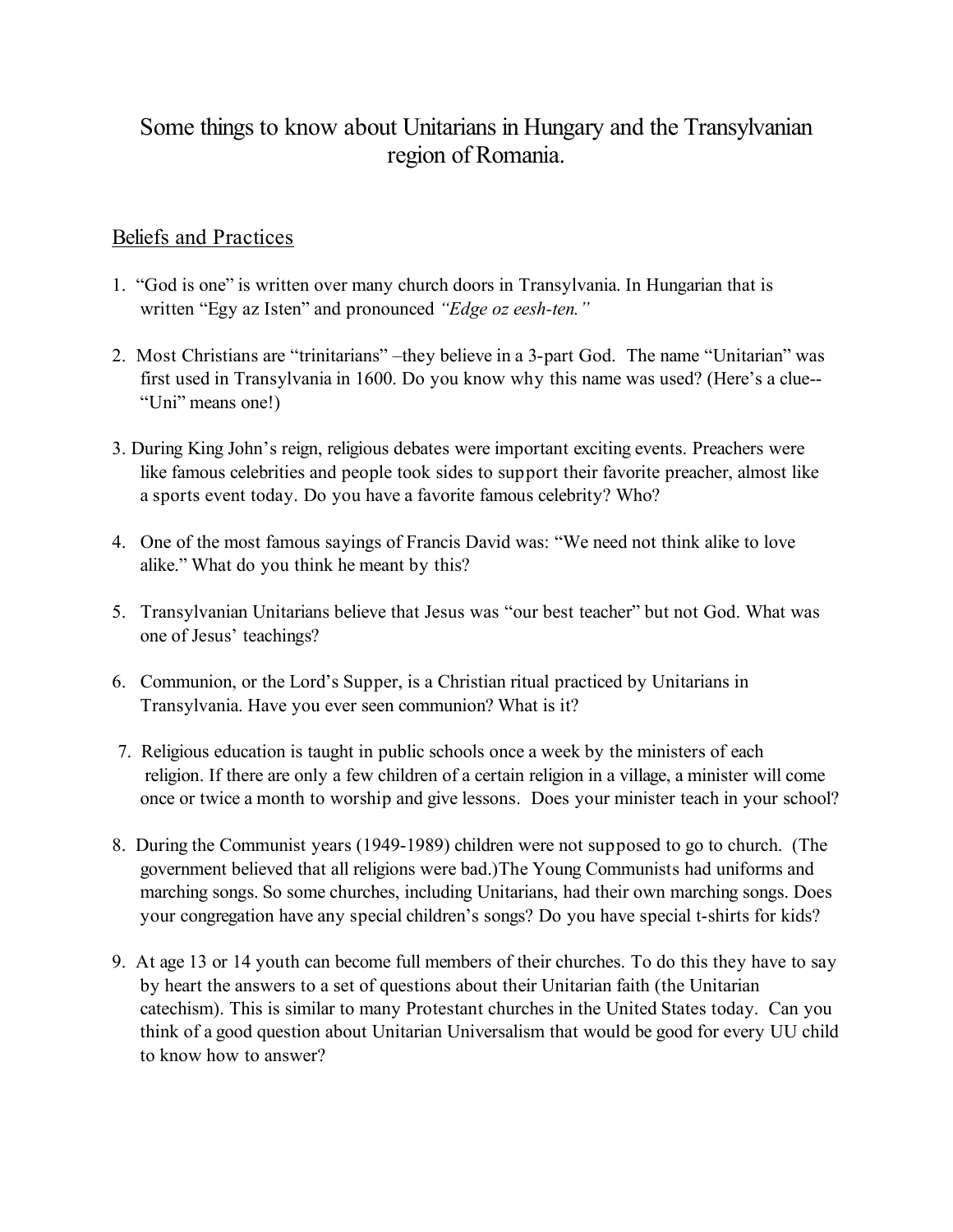- 10. The confirmation service each year is a solemn ceremony where each of the classmates answers several of the questions. Then they are welcomed into the church and served communion for the first time. Then there is a big party. Will your church have a coming of age ceremony for you?
	- 11. Each time a child enters the church they say this prayer silently: I have entered your house of worship Oh, gracious God, my prayers are seeking you and I hear your voice. Loving God, be with me, show me your holy face, fill my heart and my spirit Let me feel your loving presence.

Does your congregation say the same words each week? What are they?

12. Here is the prayer each child says when they leave the church: I depart with joy in my heart, filled with peace and stillness. My soul has found rest here, because you have been with me. Guide me, protect me, help me always, oh loving God.

What is the last thing that happens before you leave your church service?

- 13. At the beginning of each religious education class, this prayer is said: Good Father, our God, be with us in our work. Then they say the Lord's Prayer together. Do you know any prayers by heart?
- 14. In some old fashioned Unitarian churches, the men sit together on one side of the church and the women on the other. Boys and girls sit separately, too, and only teenagers get to sit in the balcony. In some of the new churches, families sit together. Where do you sit when you are at a service in your sanctuary?
- 15. If a mother and father of a family are of two different religions, the girls are brought up in the mother's religion and the boys in their father's religion. How did your parents decide what religion to bring you up in?
- 16. People in Transylvania almost never choose to practice a different religion from the one they grow up in. What religions did each of your parents and grandparents grow up in? (If you don't know, find out on your way home today!)
- 17. Transylvanian Unitarian children are christened when they are babies or toddlers. There are 6 or more godmothers. One of the godmothers holds the baby through the ceremony, where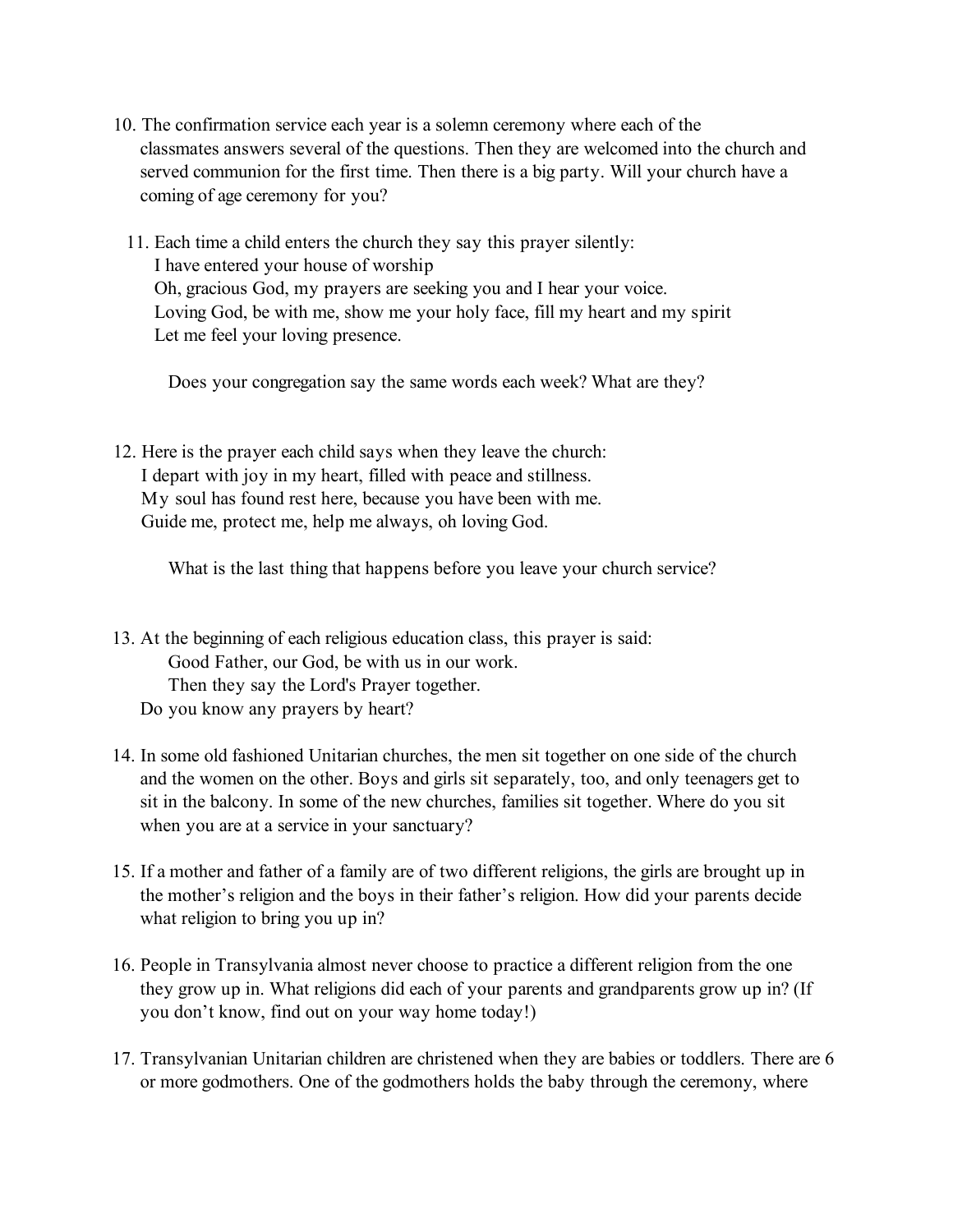water is poured on the baby's head. After the church ceremony there is a big party that often lasts all night.

Have you even been to a Child Dedication ceremony? What happened?

19. During Transylvanian services the children and adults never laugh out loud. Being in church is serious. They think laughing would be disrespectful. Do the people in your congregation laugh and clap during your worship services? What do you think about this?

## Cultural Customs

- 1. In Hungarian, a person's name is always said with their last name first. How would your name be said when visiting Transylvania?
- 2. Transylvanian children are taught to memorize poems from a very early age. By the time they are 10, they can recite long poems. What is the longest poem you can recite?
- 3. In Romania there are Hungarian-Romanians (people whose ancestors lived in Hungary before 1919 and who speak Hungarian) and Romanian-Romanians: their families have always been Romanian and they speak Romanian only. What is your family's ancestry?
- 4. Most Unitarians in Romania are Hungarian-Romanians. They speak Hungarian but must also learn Romanian, starting in grade 2. Can you speak any language other than your native language?
- 5. Classes are taught in either Romanian or Hungarian depending on how many children speak Hungarian. The rule is: if 10 or more children speak Hungarian, a Hungarian speaking teacher will be hired. What languages do the children in your school speak?
- 6. Gypsies live in Romania, too. Their tradition is to wander from place to place, trading, buying and selling, instead of settling down in a home and working at a job or farm. Because of this people sometimes call them names or don't treat them fairly. Do any groups of people in your country get treated this way?
- 7. The name "Transylvania" means "beyond the forest region" of Hungary. It is a land of rolling hills and valleys, dotted with small villages. Does the name of the town or state where you live have a special meaning?
- 8. Each region of Transylvania and Hungary has its own handmade folk costume. Costumes are passed down from parents to children and everyone loves to wear them for special occasions. Do you have any clothes that your parents or grandparents wore when they were your age?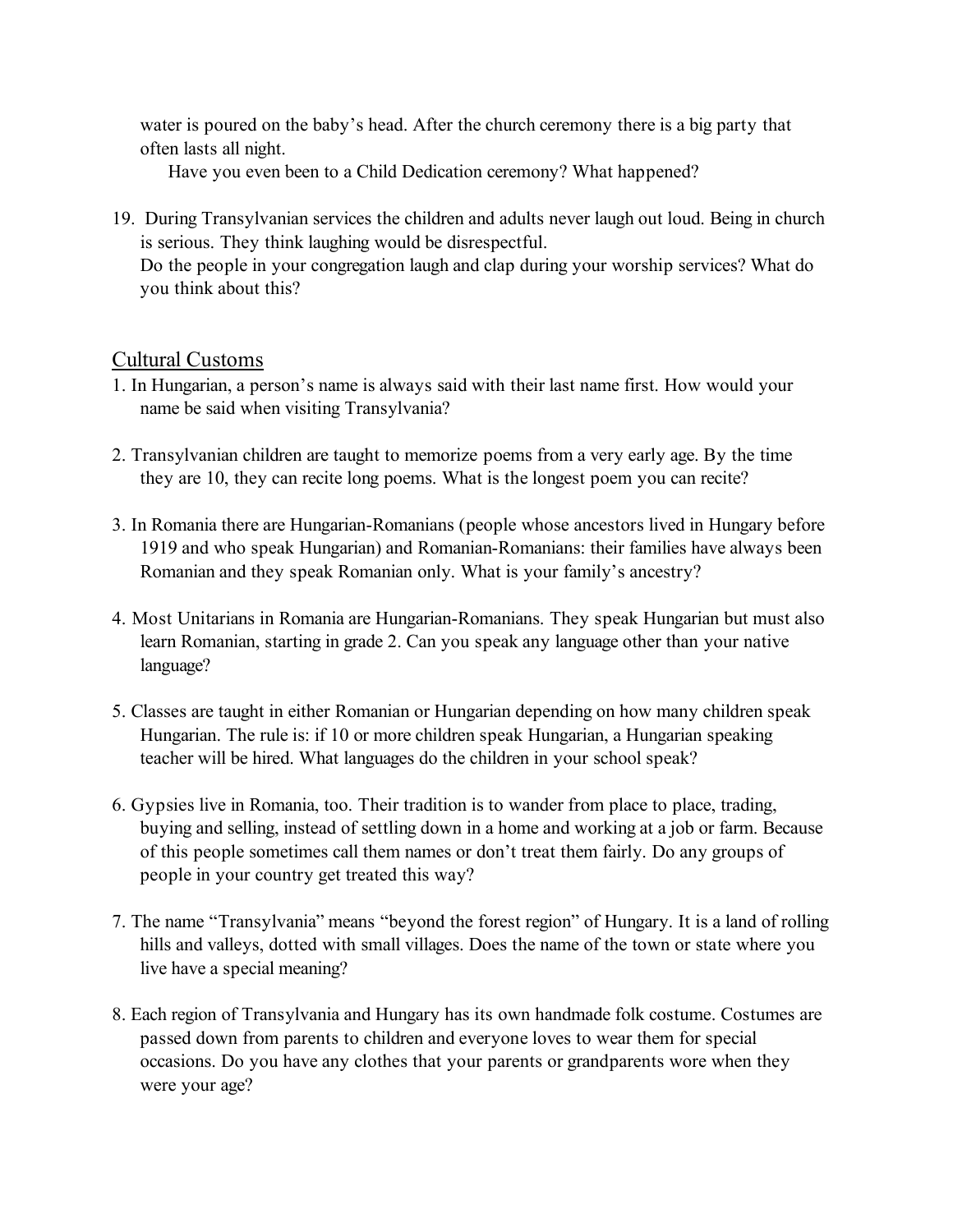- 9. In each region of Transylvania there are dances that children do. The girls usually dance in a circle while singing. The boys' dances have lots of jumping and slapping their boots. A few dances are done by boys and girls together. Have you ever danced ethnic or folk dances?
- 10. When the Communists were in power, some songs and dances were forbidden. Unitarian parents thought it was important for their children to know these songs so they taught them in secret and children never sang them aloud in public. Have you ever been forbidden to read a book, sing a song, or do a dance? What do you think that would be like?
- 11. Weddings and Christenings are big celebrations, with cooking and preparation for the feast starting at least a month ahead; the party goes on all night till mid-morning. When your family has a special celebration, what foods are prepared?
- 12. Hungarian folk art is popular in Transylvania. The women stitch colorful embroideries to decorate their homes and churches. The men make decorations of carved wood. Do you have anything decorating your home or church that was made by hand?
- 13. The tulip is the national flower of Hungary and tulip designs are common in Transylvanian folk art. What is your state or regional flower?
- 14. Horse and buggy are still the most common form of transportation in many Transylvanian villages. Many people ride bikes or walk. But not many people have cars. Could you get to school or to church without a car?
- 15. There is a holiday in spring when the boys leave a bouquet of flowers in front of the home of the girl they have chosen as the "maid of spring." Do you do something special to celebrate the coming of spring?
- 16. Here's a special Easter tradition: Girls dye eggs red, boiling them in red onion skins. Boys come to the house and recite a poem like: "I was walking in the green wood. I saw a blue flower. But it was shriveled. Please, can I water it?" And if the girls say "Yes," the boys sprinkle them with perfumed water, and the girls give them eggs. Do you have a special Easter tradition?
- 17. Mothers come to school on Mothers Day in May. The children recite poems, sing songs and give their mothers flowers. How do you celebrate Mother's Day?
- 18. On December 6th Transylvanian Unitarians decorate their Christmas tree and St. Nicholas comes to a party at the church and brings presents for each child.